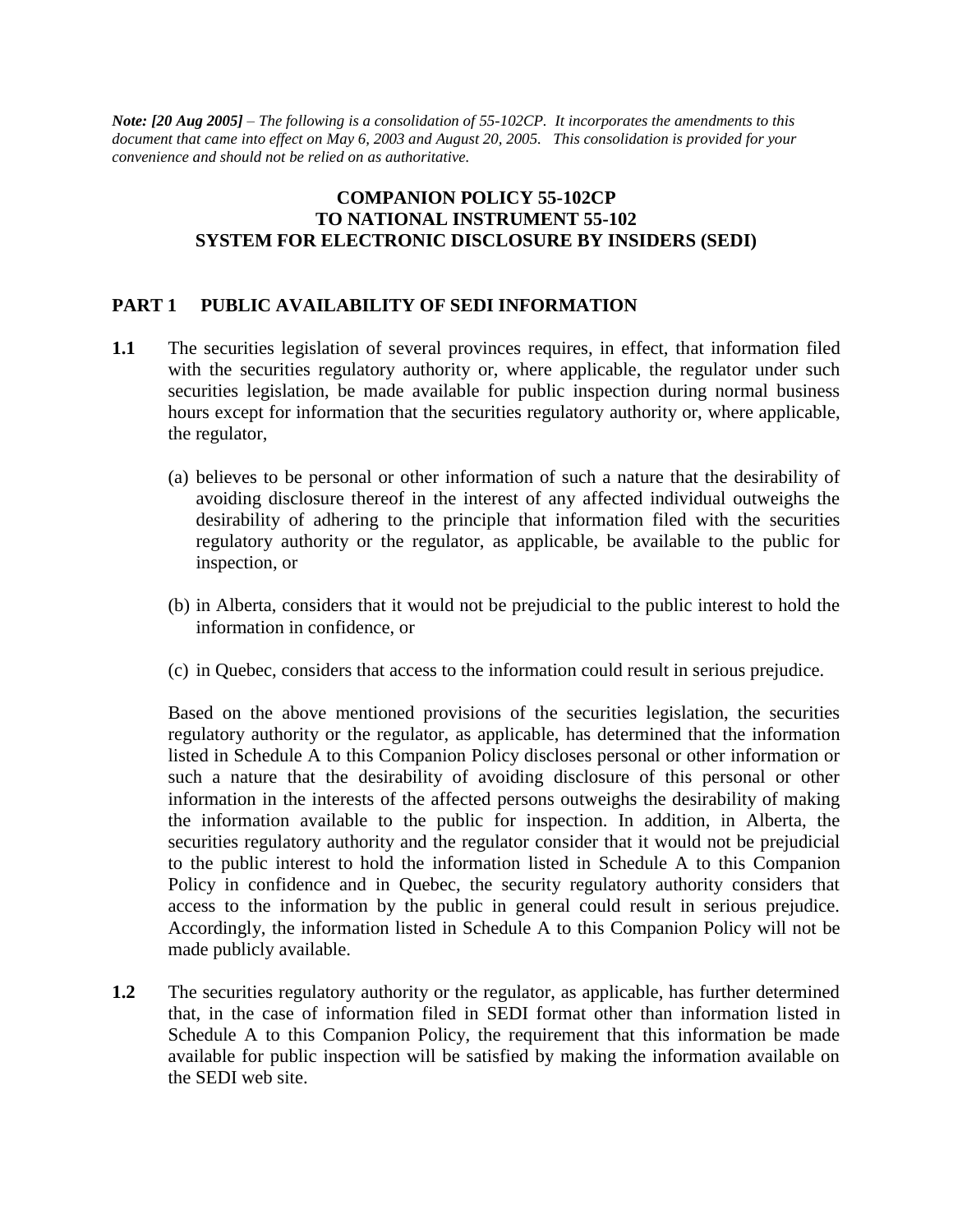# **PART 2 PRODUCTION OF SEDI FILINGS**

2.1 The securities legislation of several provinces contains a requirement to produce or make available an original or certified copy of information filed under the securities legislation. The securities regulatory authority or the regulator, as applicable, considers that it may satisfy such a requirement in the case of information filed in SEDI format by providing a printed copy or other output of the information in readable form that contains or is accompanied by a certification by the regulator that the printed copy or output is a copy of the information filed in SEDI format.

# **PART 3 JURISDICTION OF FILING**

**3.1** The SEDI software application located at the SEDI web site does not provide a SEDI user with the functionality to select the jurisdiction(s) in which a SEDI filing is being submitted for filing. However, the securities regulatory authority takes the view that the submission of information in SEDI format in accordance with the National Instrument constitutes the filing of that information under securities legislation if the information is required to be filed under the securities legislation.

# **PART 4 DATE OF FILING AND USER REGISTRATION**

- **4.1** The securities regulatory authority takes the view that information filed in SEDI format is, for purposes of securities legislation, filed on the day that the transmission of the information to the SEDI server is completed. Once SEDI receives that information, the system will allow the SEDI user to print a copy of the filed information showing the date and time SEDI received it.
- **4.2** Subsection 2.5(1) of the National Instrument permits an individual who is a SEDI filer, a filing agent, or an authorized representative of a SEDI filer or filing agent to use SEDI to make SEDI filings. Subsection 2.5(2) of the National Instrument requires such an individual to register before using SEDI to make a SEDI filing. To do so, the individual must complete, and submit, an online user registration form, and must deliver a signed paper copy of the completed user registration form to the SEDI operator, for verification. Until an individual has completed registration as a SEDI user in accordance with subsection 2.5(2) of the National Instrument, the individual cannot use SEDI to make filings.

The SEDI operator will promptly process the signed paper copies of the registration form that it receives for verification. If there is a problem with the verification process, the SEDI operator or the securities regulatory authority, depending on the problem, will work with the registering individual to try to resolve it.

# **PART 5 OFFICIAL COPY OF SEDI FILINGS**

**5.1** For purposes of securities legislation, securities directions or any other related purpose, the securities regulatory authority takes the view that the official record of any information filed in SEDI format by a SEDI filer is the electronic information stored in SEDI.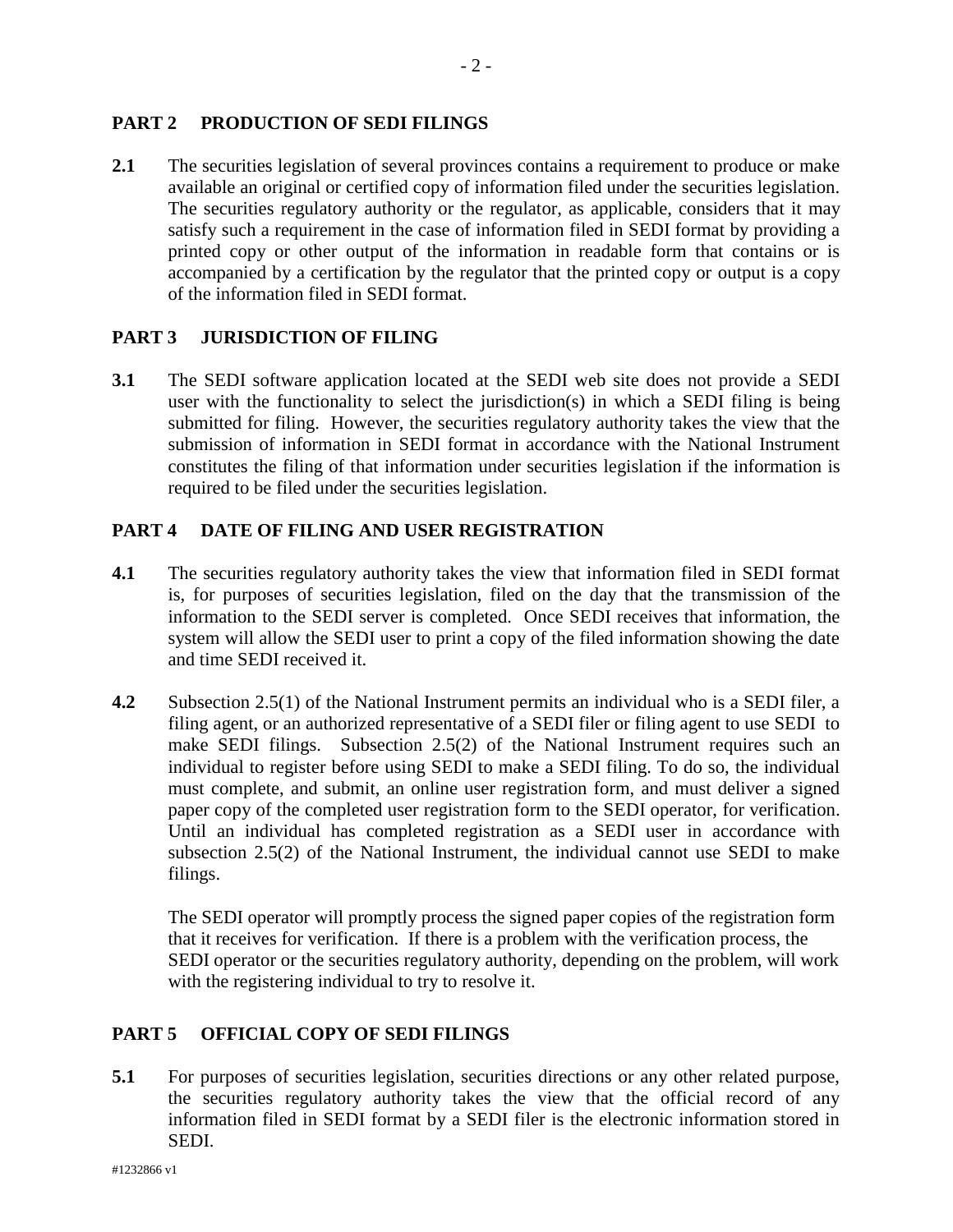#### **PART 6 COLLECTION, USE AND DISCLOSURE OF PERSONAL INFORMATION**

**6.1** The *Personal Information Protection and Electronic Documents Act* (Canada) (the AFederal Privacy Act@) requires an organization that is collecting, using or disclosing personal information to obtain the individual=s consent in most circumstances. While certain information filed in SEDI is personal information within the meaning of the Federal Privacy Act, the Act provides an exemption from the consent requirement in respect of personal information that is, by law, collected and placed in a public registry if the collection, use and disclosure relates directly to the purposes for which the personal information appears in the public registry. This exemption is based on the recognition that often there are legitimate primary purposes for which the personal information is collected, used or disclosed and, therefore, as long as the information is collected, used or disclosed for the primary purposes, no consent is required.

In Quebec, the *Act Respecting Access to Documents Held by Public Bodies and the Protection of Personal Information*, R.S.Q. c. A-2.1 (the APublic Sector Act@) and the *Act Respecting the Protection of Personal Information in the Private Sector*, R.S.Q. c. P-39.1 (the APrivate Sector Act@) are both applicable to information filed in SEDI. Under the Public Sector Act, personal information which, by law, is public is not considered to be nominative (or personal) and, therefore, is not confidential. The Private Sector Act, which applies to persons engaged in carrying on an enterprise (excluding a public body within the meaning of the Public Sector Act and any person that holds information on behalf of the public body), requires an individual=s consent to the use or disclosure of personal information concerning the individual in most circumstances. Further, this consent must be manifest, free and enlightened, and must be given for specific purposes. However, Bill 122, which will amend the Private Sector Act and which was introduced in the Quebec legislature on May 11, 2000, will harmonize the Private Sector Act with the Public Sector Act. Bill 122 provides that personal information which, by law, is public is not confidential. Consequently, if the Quebec legislature adopts Bill 122, the use and communication of publicly available information filed in SEDI will not be subject to the consent requirement in the Private Sector Act.

- **6.2** For purposes of determining the scope of the exemption from the consent requirement in the Federal Privacy Act discussed in section 6.1, the securities regulatory authority takes the view that the primary purposes for the collection, use and disclosure of personal information relating to insiders of reporting issuers and their security holdings in these issuers include the following:
	- (a) protecting the investing public against unfair, improper or fraudulent use of material undisclosed information relating to publicly traded issuers;
	- (b) enhancing the ability of investors to make well-informed investment decisions;
	- (c) promoting efficiency in the capital markets;
	- (d) promoting fair, honest and responsible market practices by market participants; and
	- (e) promoting confidence in the transparent operation of the capital markets in Canada.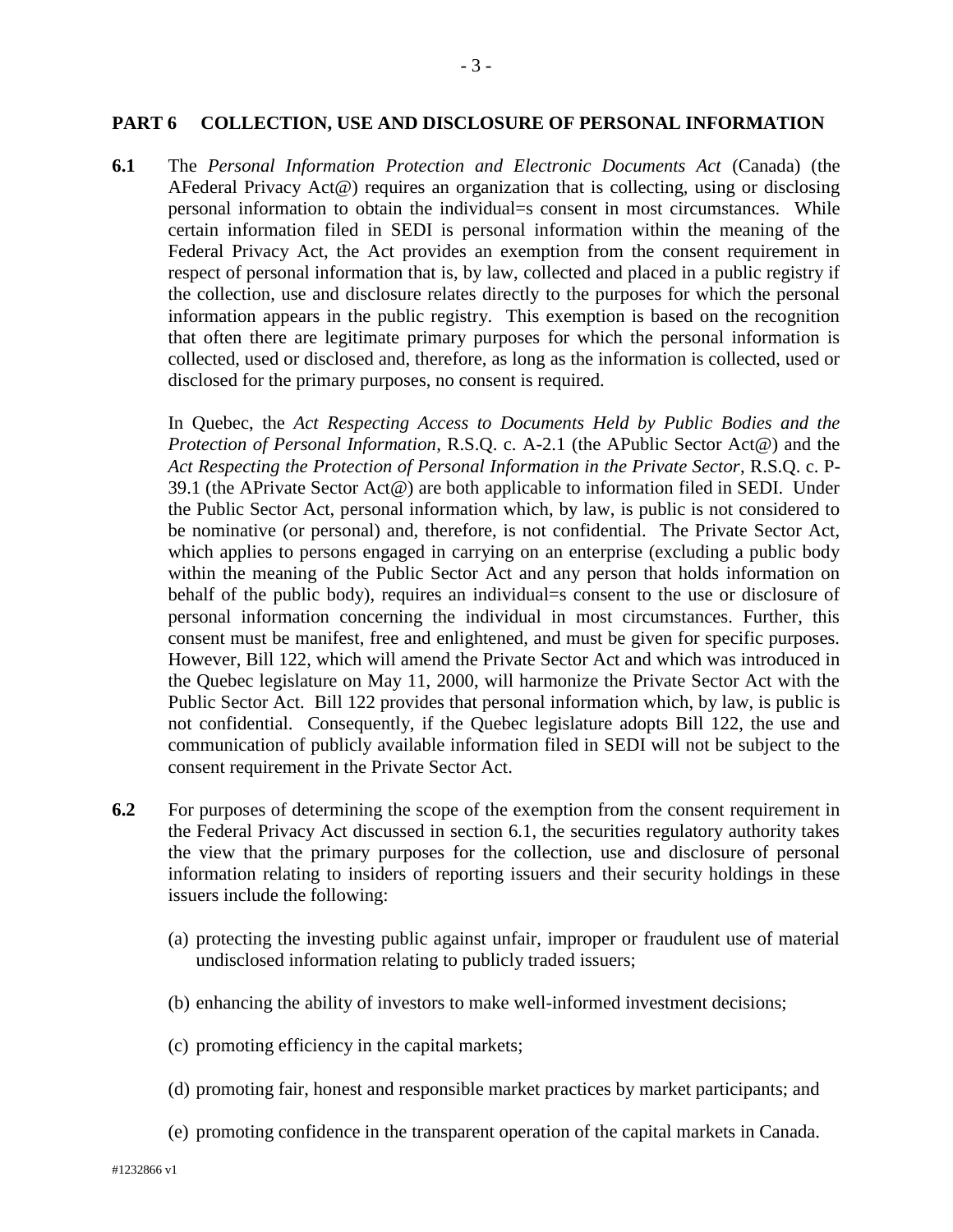### **SCHEDULE A TO COMPANION POLICY 55-102CP SYSTEM FOR ELECTRONIC DISCLOSURE BY INSIDERS (SEDI)**

### **Form 55-102F1 Insider Profile**

The following information filed in Form 55-102F1 Insider Profile will not be made available for public inspection:

- 1. Name of insider representative (if applicable) (item 2)
- 2. Insider's address including postal code but excluding municipality (city, town, etc.), province, territory, state and/or country (item 3)
- 3. Insider's telephone number (item 4)
- 4. Insider's fax number (if applicable) (item 5)
- 5. Insider's e-mail address (if applicable) (item 6)
- 6. Correspondence in English or French (item 7)
- 7. Confidential question and answer (item 8)
- 8. Additional contact information (item 13)

#### **Form 55-102F2 Insider Report**

The following information filed in Form 55-102F2 Insider Report will not be made available for public inspection:

1. Private remarks to securities regulatory authority (item 17)

#### **Form 55-102F3 Issuer Profile Supplement**

The following information filed in Form 55-102F3 Issuer Profile Supplement will not be made available for public inspection:

- 1. Name of insider affairs contact (item 2)
- 2. Address of insider affairs contact (item 3)
- 3. Telephone number and e-mail address of insider affairs contact (item 4)
- 4. Fax number of insider affairs contact (if applicable) (item 5)
- 5. Confidential question and answer (item 6)